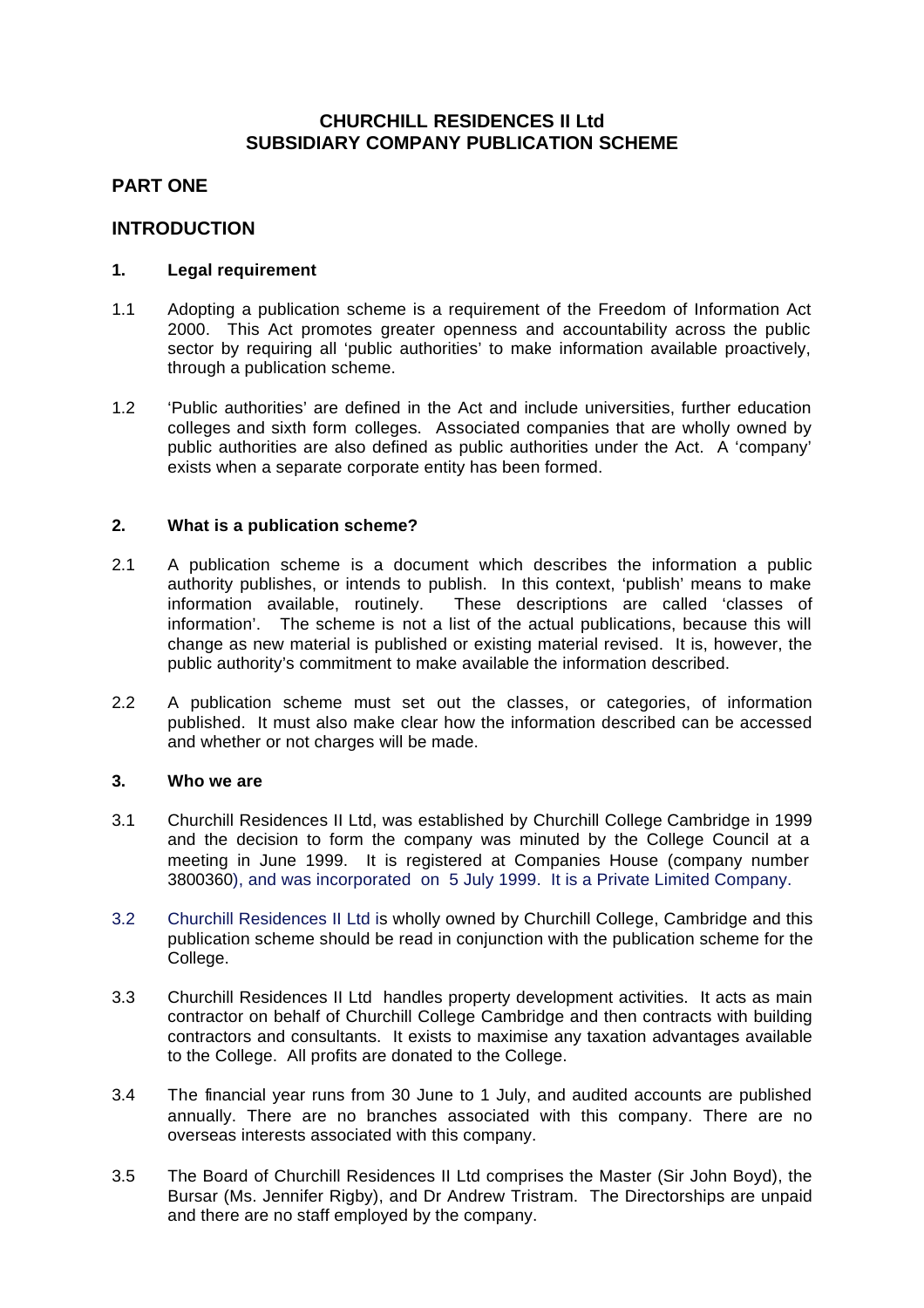## **4. Accessing information covered by the publication scheme**

- 4.1 The classes of information we publish are described in the second part of the scheme.
- 4.2 Next to each class we have indicated the manner in which the information described will be available. We have also indicated whether charges apply to material in each class. In classes where a  $E$  sign is shown in the Fee column, it will be necessary to supply the Freedom of Information Officer with a stamped addressed envelope with a £1 stamp affixed. If the costs of photocopying and postage are significantly higher, we will contact you with a request for additional payment.
- 4.3 To request information available through our publication scheme, please contact:

Registrar (Freedom of Information Officer) Churchill College Storey's Way **Cambridge** CB3 0DS

E-mail: information@chu.cam.ac.uk

4.4 Please note that a publication scheme relates to 'published' information. Therefore, material covered has already been prepared in a format ready for distribution.

## **5. What about information not covered by the publication scheme?**

- 5.1 From 1 January 2005 you will have the right, under the Freedom of Information Act 2000, to request any information held by a public authority which it has not already made available through its publication scheme.
- 5.2 Requests will have to be made in writing and, in general, public authorities will have 20 working days to respond. They may charge a fee, which will have to be calculated according to Fees Regulations. They will not be required to release information to which an exemption in the Act legitimately applies. However, public authorities may be required to explain to the applicant why they are not releasing information and they may also have to justify this to the Information Commissioner.

#### **6. Copyright**

6.1 Churchill Conferences Ltd. owns copyright in publications within this scheme. Copies of these publications may be made for purposes of private study or research without permission, in accordance with the Copyright, Designs and Patents Act 1988. Applications for commercial reproduction should be made in writing to the Registrar (Freedom of Information Officer) at the address in 5.3.

## **7. Feedback**

7.1 It is important that this publication scheme meets your needs. If you find the scheme difficult to understand, please let us know. We also welcome suggestions as to how our scheme might be improved. Any questions, comments or complaints about this scheme should be sent in writing to the Publication Scheme Co-ordinator below.

Registrar (Freedom of Information Officer) Churchill College Storey's Way